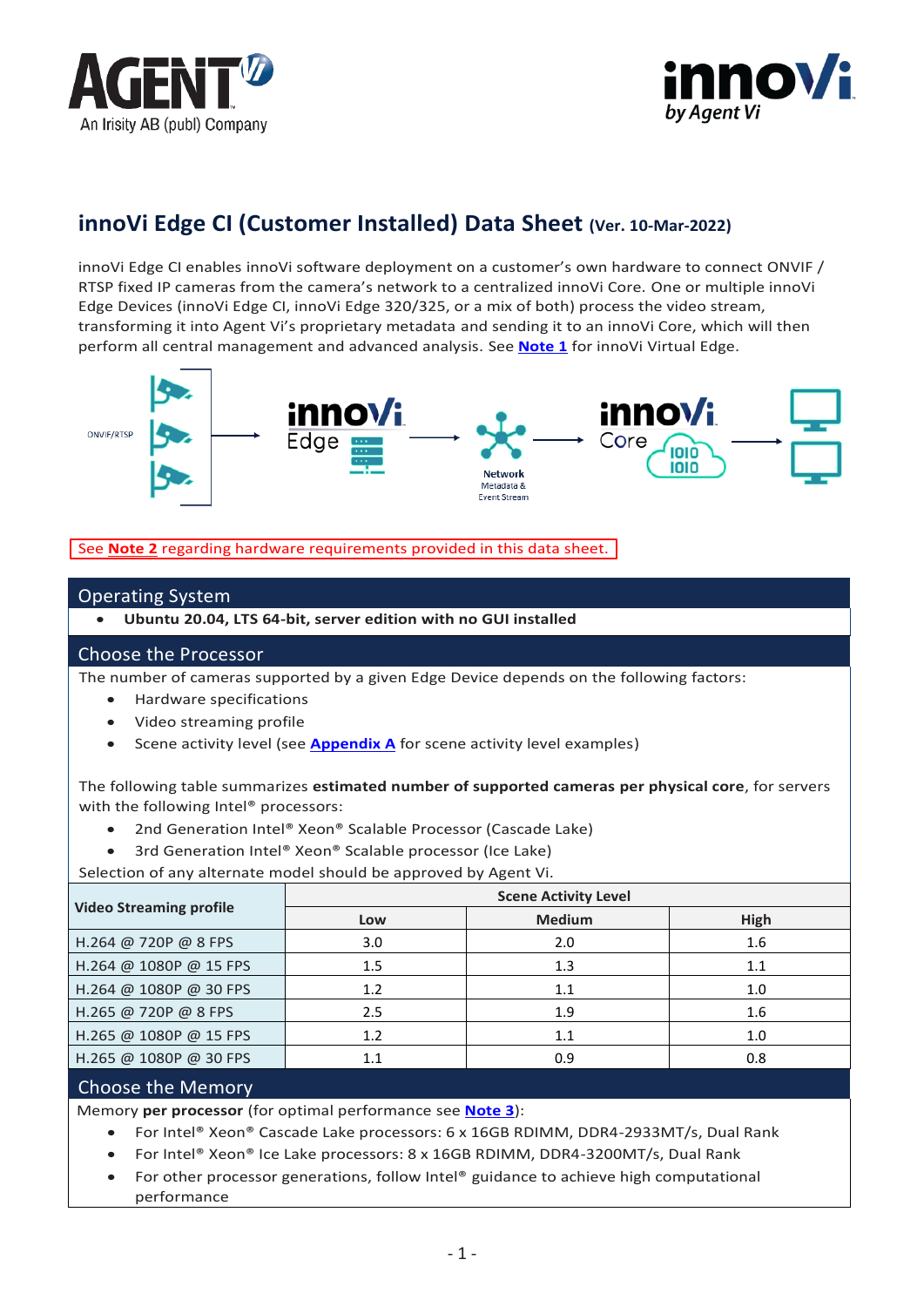### Choose the Storage

#### **Operating System & application: 128 GB**

**For innoVi Remote Guarding:** 2 GB per camera

#### **For innoVi Enterprise or innoVi Investigation:**

For viewing investigation results, two options are available in the Camera Settings/Full frame recording field:

- 1. **Full frame recording Enabled**: an internal storage is used for video recording. Video clips of investigation results are played in the innoVi Portal at 720p, 1 FPS
- 2. **Full frame recording Disabled**: low resolution image crops of the detected object are displayed in the investigation results. Video clips are not available

|                                          | <b>Full frame recording</b> |                 |
|------------------------------------------|-----------------------------|-----------------|
| Requirement                              | <b>Enabled</b>              | <b>Disabled</b> |
| Storage per camera (GB/Day)              | 16                          |                 |
| Write IOPS per camera (count)            | 20                          |                 |
| Write Throughput per camera (MBytes/sec) | 0.6                         | 0.35            |

Example (Full frame recording Enabled, for 10 cameras):

- Storage: 1 week of storage requires 10 cameras \* 7 days \* 16 GB/Day = 1,120 GB
- Write performance:
	- o Write IOPS: 10 cameras \* 20 IOPS = 200 IOPS
		- o Write Throughput: 10 cameras \* 0.6 MB/s = 6 MBytes/sec

### Other Considerations

- innoVi Edge CI can be deployed on VM. The supported camera count may be reduced
- The innoVi Edge CI server should not host other non-innoVi applications
- Cameras connected to innoVi Edge CI must have static IP addresses (dynamic IP allocation may result in camera disconnections)

### Networking Requirements from innoVi Edge to innoVi Core

#### **Average Required bandwidth per camera:**

- 5 kbps upload
- 0.5 kbps download
- **Additional upload bandwidth:**
	- Real-Time Event Detections: ~500 KB per event
	- Live View in innoVi GUI: ~300 Kbps per camera
- **Maximum allowed latency from the innoVi Edge to the innoVi core:**

### • 2,000 milliseconds

### Supported Camera Characteristics

- Resolution: up to 4K
- For HW specification supporting 4K cameras contact [presales.innovi@irisity.com](mailto:presales.innovi@irisity.com)
- Frame Rate: 8 FPS is the minimal supported frame rate
- Video resolution width should be divisible by 4
- Maximum allowed aspect ratio is 4:1

<span id="page-1-0"></span>**Note 1:** The innoVi Virtual Edge requires the same hardware specifications as the innoVi Edge CI, however, it is applicable only for Customer Hosted deployments. The server/s of the innoVi Virtual Edge are installed together with the innoVi Core under the same Kubernetes cluster.

<span id="page-1-1"></span>**Note 2:** The hardware requirements are provided for budgetary and planning purposes. They are based on the most common feature mixes, using typical customer usages scenarios which may vary from customer to customer. Internal Agent Vi testing was made with hardware available at the time of testing. Performance is not completely linear at higher CPU core counts. The innoVi Edge software is based on Intel® OpenVINO™ platform, optimized to use acceleration features that are specific to certain processor models. This platform eliminates the need of utilizing an external GPU. Running the software on processors without the correct acceleration features can significantly reduce the number of supported cameras. Given that hardware and software change frequently, Agent Vi recommends that customers request a formal review and hardware specification for their project before purchasing any hardware. For project-specific hardware requirements, please contact [presales.innovi@irisity.com.](mailto:presales.innovi@irisity.com) Agent Vi reserves the right to change the product specification at its sole discretion at any time.